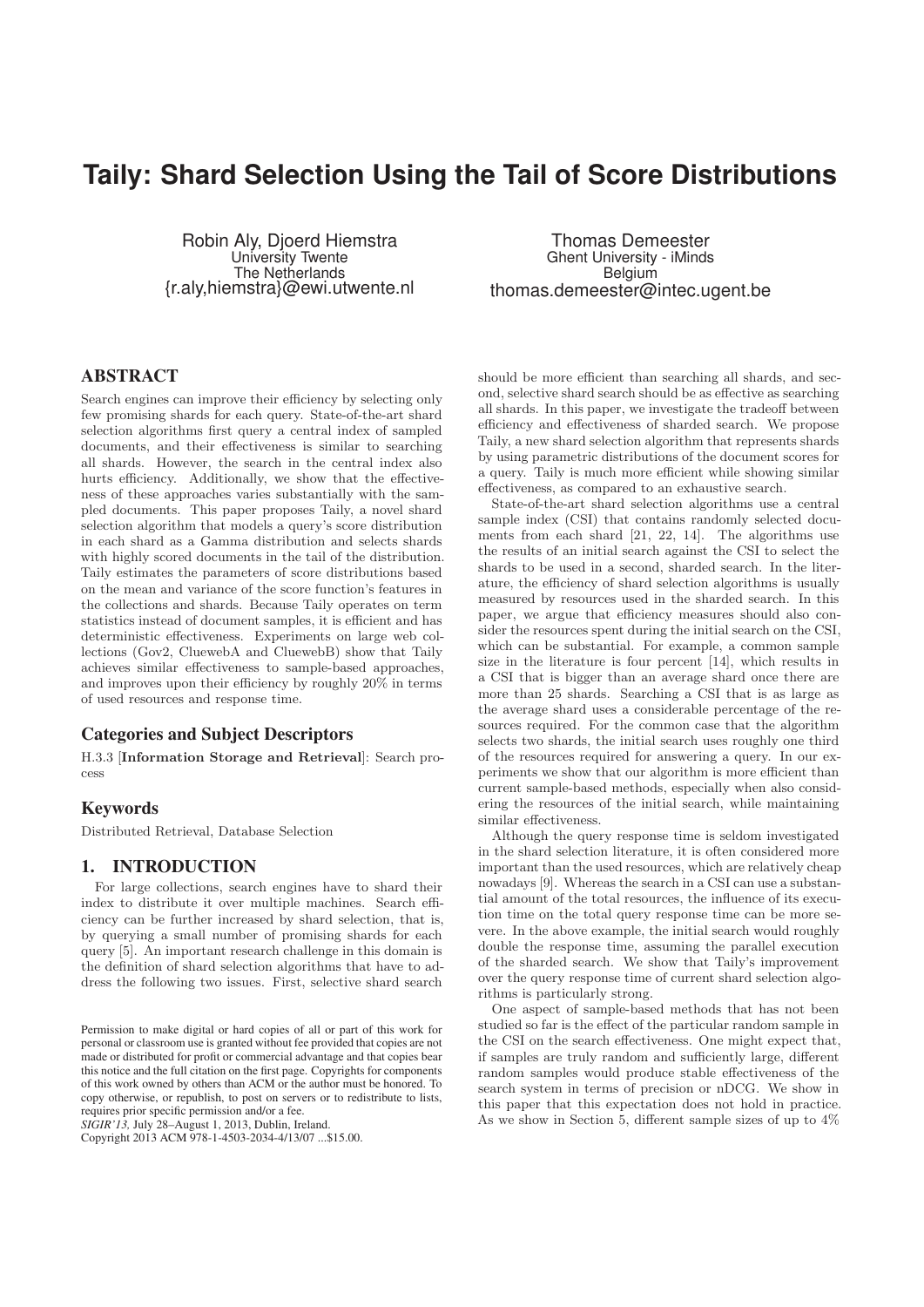of each shard, lead to substantially different effectiveness of the sharded search system. We believe that this variation in effectiveness is a drawback of the sample-based methods tested in this paper.

Like Kulkarni et al. [14] and Arguello et al. [3], Taily is used on clusters of machines in a cooperative search environment. Taily selects one or more shards by estimating the number of documents of a shard that are highly scored in the collection, which we model by the right tail of the score distributions in the collection and the shards. This basic approach has been proposed in [15]. To estimate these score distributions, we follow the approach by Kanoulas et al. [12], who derive score distributions from statistics of features related to a query's terms (e.g. a term's language model score). Being based on statistics for each term in a vocabulary, Taily belongs to the class of vocabulary-based selection algorithms, which are often biased to larger shards and often show weaker performance than sample-based methods. Our contribution to the shard selection literature are threefold: first, experiments show that its effectiveness is similar or stronger than the effectiveness of sample-based methods, second, compared to a search in a CSI, its processing of feature statistics is more efficient, and results in a lower number of resources used in total and a faster query response time, and finally, compared to sample-based methods, the efficiency and effectiveness do not depend on the size or the sampled documents in a CSI.

The remainder of this paper is structured as follows. Section 2 describes related work on shard selection. Section 3 elaborates on Taily's shard selection algorithm. Section 4 defines the measures that we used to compare our method to state-of-the-art algorithms. Section 5 describes the experiments that we conducted to explore the performance of our search method. Section 6 concludes this paper.

## 2. RELATED WORK

In this section, we present shard selection algorithms from two classes that are most related to this work. Note that there is also a significant number of works on other approaches to shard selection. Because of space limitations, we refer the interested reader to Kulkarni et al. [14] where a more exhaustive list of related work is presented.

Most of the early shard selection algorithms are vocabularybased: they represent shards by collection statistics about the terms in the search engine's vocabulary. The popular CORI algorithm by Callan et al. [6] represents a shard by the number of its documents that contain the terms of a vocabulary. The shards are ranked using the INDRI version of the  $tf \cdot idf$  score function using the mentioned number as the frequency of each query term. CORI selects a fixed number of shards from the top of this ranking. Xu and Croft [23] build upon this approach by representing them by topical language models. The shards are ranked by the Kullback-Leibner divergence between the language models of the query and the topics. CORI and the algorithm by Xu and Croft characterize a shard by statistics over all its documents. We propose that shard selection algorithms should focus on documents with high scores because they contribute most to the system's effectiveness. The gGloss algorithm by Gravano and Garcia-Molina [10] selects shards based on the distribution of the vector space weights, which we refer to as features values. They assume that the distribution of the features is uniform. The algorithm ranks a

shard by its expected score value calculated from the expectation of all feature values for a query. In this paper, we also consider the expected score, which we also infer through the expected feature values of the query terms. However, unlike the gGloss algorithm, we assume a gamma distribution of the score instead of a uniform distribution, and focus on the tail of the distribution, which contains the highly scored documents.

Algorithms from the second main class of are called samplebased algorithms because they use a central sample index (CSI) of documents from each shard for shard selection. The REDDE algorithm [21] ranks shards according to the number of the highest ranked documents that belong to this shard, weighted by the ratio between the shard's size and the size of the shard's documents in the CSI. The SUSHI algorithm [22] determine the best fitting function from a set of possible functions that between the estimated ranks of a shard's documents in the central index and their observed scores from the initial search. Using this function, the algorithm estimates the scores of the top-ranked documents of each shard. SUSHI selects shards based on their estimated number of documents among a number of top-ranked documents in the global ranking. REDDE and SUSHI assume that a shard's documents in the CSI are at equidistant ranks in the ranking of the shard. We believe that this assumption may be too strong because the actual ranks vary widely depending on the randomly sampled documents in the CSI, as we found in preliminary experiments. Kulkarni et al. [14] present a family of three algorithms that model shard selection as a process of the CSI documents voting for the shards that they represent. The vote of a shard is the sum of the votes of its documents. The algorithms select shards that have an accumulated vote higher than 0.0001. The three algorithms differ in how they model the strength of a document's vote. In the most effective method Rank-S, the strength of the votes is based on the score from the initial search and decays exponentially according to the rank of the document in this ranking. The base of the exponential decay function is a tuning parameter of the model.

The shard selection algorithm proposed in this paper is vocabulary-based. However, instead of considering all documents in a shard for ranking, it selects shards based on the highly scored documents of a shard similar to the described sample-based methods.

# 3. SHARD SELECTION USING THE TAIL OF SCORE DISTRIBUTIONS

Before formally introducing our shard selection algorithm in this section, we will explain our reasoning and the intuition behind it.

## 3.1 Intuition and Reasoning

Abstracting from sharded search, a search engine uses a score function that assigns each document in the collection a score. The documents are then ranked based on that score, and for most effectiveness measures, the top-ranked documents are the most influential. Now, a shard selection algorithm has to identify those shards whose documents can be left out from the complete ranking without hurting the effectiveness. We therefore design our shard selection algorithm to leave out shards with no or only few documents in the top of the complete document ranking. The number of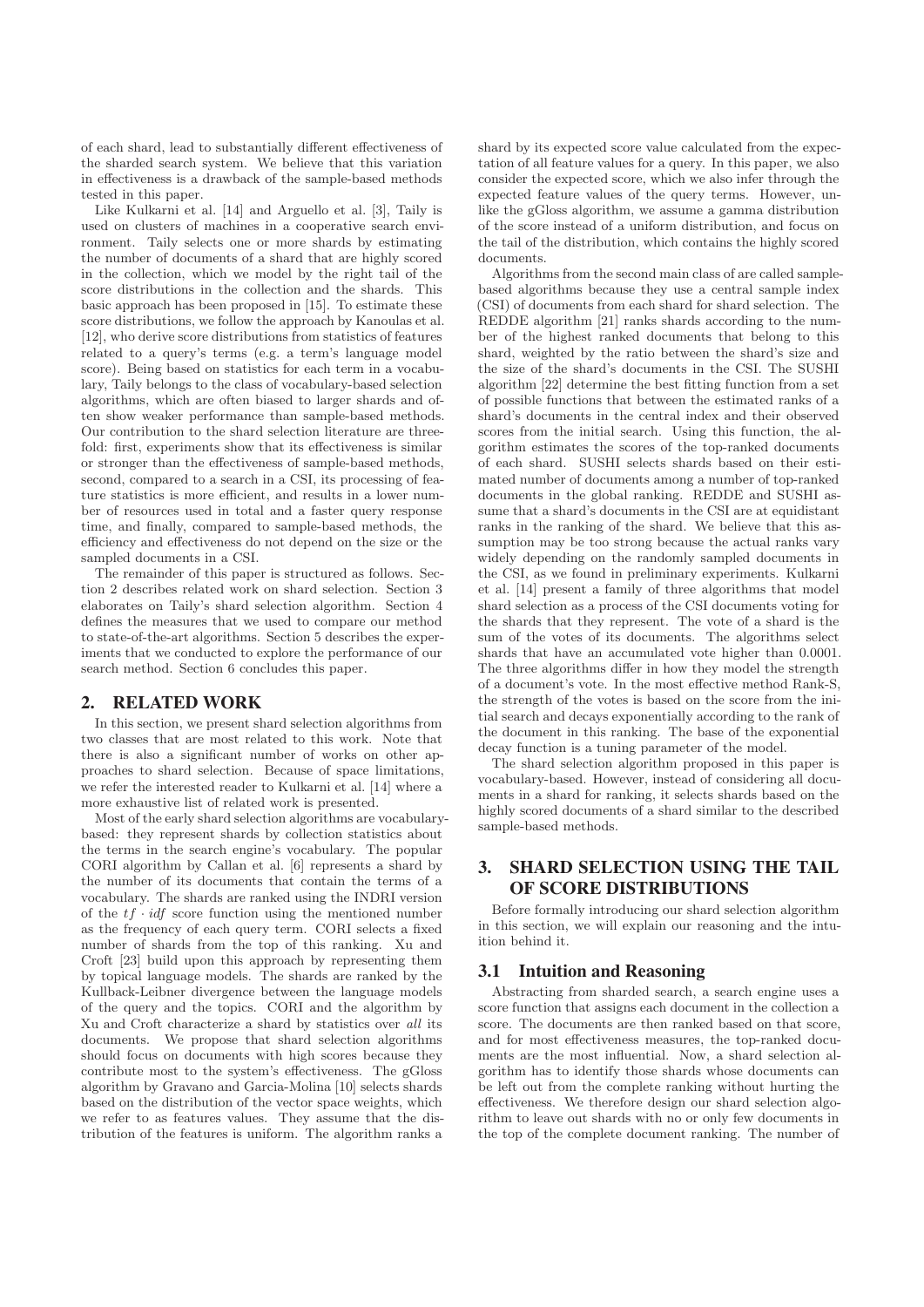

(a) Score distributions of documents with (b) Score distributions focusing on the (c) Score distribution in two shards of docat least one query term. right tail. uments with all query terms.

Figure 1: Intuition of the shard selection process for the web-track query 843 pol pot. The vertical bar indicates the cut-off score of the  $n_c = 100$  highest scored documents. The shown distributions are Gamma distributions fitted using the maximum likelihood and multiplied by the number of documents in the distribution.

considered top-ranked documents can vary depending on the search scenario. Our algorithm therefore considers a number of  $n_c$  highly scored documents. Expressed differently, these documents are the right tail of the collection's score distribution in response to the given query, and hence we name our shard selection algorithm Taily. Figure 1a shows the score frequency distribution of the query 843 pol pot in the Gov2 collection using language model scores. A search engine may want to preserve, e.g.,  $n_c = 100$  top-ranked documents. For our example, this corresponds to the documents that are assigned a language model score of  $-14.6$  or higher for this query.

The more accurate our model is in the right tail of the score distribution, the more accurate we can expect our shard selection to be. Score distributions are typically dominated by low scores of documents that contain no or only few of the query terms. We do not expect that the tail of these score distributions can be accurately modeled. Instead, we model the score distribution of documents that contain all query terms, which include the top-ranked documents for most queries and empirically leads to a better fit of the right tail, see Figure 1b.

Taily selects shards based on the number of documents with a score above the cut-off score of the top- $n_c$ documents. To estimate this number, Taily fits the score distribution in each of the shards, from which the probability of a document in this shard with a score above that cut-off point can be readily calculated. Because shards differ in size and absolute numbers of high-scoring documents, a shard with a low right-tail probability might still have a reasonable number of documents with scores above cut-off. We therefore also estimate the total number of documents that participate in the considered score distribution and select shards based on the expected number of documents that are above the cut-off score. For example, Figure 1c shows the empirical and fitted score distribution<sup>1</sup> of the shards 19 and 41 of topical shards

generated by Kulkarni and Callan [13]. Most documents in the selected tail of the collection's score distribution belong to shard 41. Therefore, Taily prefers shard 41 over shard 19 for this query.

A popular way to estimate score distributions is to use scores of document samples from the top of the ranking [1]. However, because we avoid the use of a central sample index, this type of methods is not applicable here. Instead, following Kanoulas et al. [12], we infer the query dependent score distribution from query independent feature distributions that are summed in the score function. The parameters of the feature distributions form Taily's shard representation, which can be calculated offline.

In the following, we develop the Taily algorithm more formally. Section 3.2 introduces the used score function and Section 3.3 describes the statistics that form Taily's shard representation. Section 3.4 shows how these statistics are used to estimate the parameters of the score distributions for the shards, and for the whole collection. Section 3.5 describes how the number of documents with all query terms in the whole collection and per shard can be estimated. Using the estimates for the score distribution and the number of documents, we define Taily's shard selection criterion in Section 3.6.

## 3.2 Notation and Score Functions

We use the following notation throughout this paper. Queries and documents are denoted by lower case  $q$  and  $d$  respectively. Sets of documents are denoted by  $D$ , and particular set is indicated by a subscript. In particular, let  $\mathcal{D}_c$  be the set of documents in the total considered collection, and let  $\mathcal{D}_1, \ldots, \mathcal{D}_N$  be the sets of documents of the N shards of this collection. We often refer to either the set of documents in the collection or the shards, for which we use the subscript i. Terms are denoted by lower case  $t$ , the query terms of a query q are denoted by  $\vec{q}$ . The length of document d is denoted by  $dl(d)$ , the frequency of term t in document d is written  $c(t, d)$ , and the number of documents from set  $\mathcal{D}_i$ that contain term t at least once is given by  $c(t, \mathcal{D}_i)$ .

Taily infers a query's score distribution from the distributions of the features that constitute the query's score func-

 $1$ <sup>1</sup>Note that Fig. 1 displays histograms with absolute frequencies. The fitted lines are the estimated density functions (based on the Gamma distribution), rescaled by the total number of documents included and its bin width, in order to allow visual comparison with the histograms.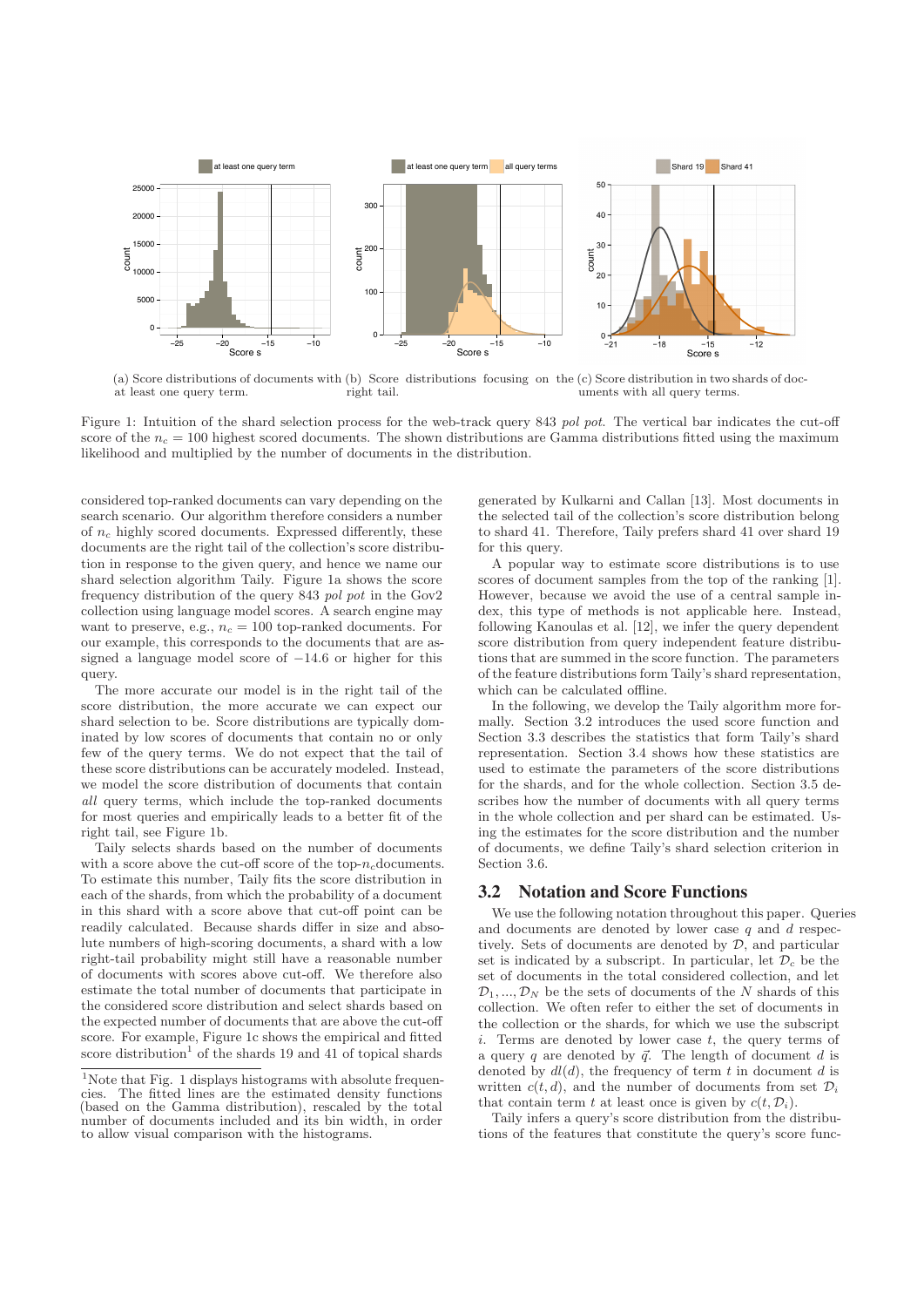tion. In general, our algorithm can be used with any score function that is a weighted sum of term-related feature values. Note that we consider score functions independently from their theoretical motivation. To facilitate experiments, which require a particular score function, we focus in this paper on the query likelihood model, as implemented in the Indri search engine<sup>2</sup>. The query likelihood model uses for a term t in a document d a term feature  $f_t(d)$ , which is defined as follows:

$$
f_t(d) = \log\left(\frac{c(t, d) + \mu P(t | \mathcal{D})}{dl(d) + \mu}\right) \tag{1}
$$

where  $P(t|\mathcal{D}) = \frac{\sum_d c(t,d)}{\sum_d d(l,d)}$  is the collection prior of term t, and  $\mu$  is the Dirichlet smoothing parameter. Note that the term features in (1) are query independent. The score function  $s(d)$  of a document d for a query q is a sum of the features for the query terms:

$$
s(d) = \sum_{t \in \bar{q}} f_t(d). \tag{2}
$$

In this paper we focus on score functions based on features that are related to a single query term. In future work, we plan to extend Taily to capture multi-term features such as ones used in the full dependency model [16], priors such as PageRank or spam scores, see [19] for a possible integration of these features into score functions.

## 3.3 Statistical Shard Representation

In order to infer the score distributions in shards and the collection, we represent each of them by the distribution parameters of term features. The main statistics of a feature  $f_t$  for term t in document set  $\mathcal{D}_i$  are the expected value  $E_i[f_t]$  and the variance var $_i[f_t]$  of the feature, which can be calculated as follows:

$$
E_i[f_t] = \frac{\sum_{d \in \mathcal{D}_i} f_t(d)}{c(t, \mathcal{D}_i)}
$$
(3)

$$
E_i[f_t^2] = \frac{\sum_{d \in \mathcal{D}_i} f_t(d)^2}{c(t, \mathcal{D}_i)}
$$
  

$$
var_i[f_t] = E_i[f_t^2] - E_i[f_t]^2
$$
 (4)

where 
$$
E_i[f_t^2]
$$
 is the expected squared feature value. These quantities can be calculated by a single scan through the collection.

The language model score function used in this paper produces negative values. However, the Gamma distribution that we use for the score function is defined for positive values. To be able to shift the score distribution in the next section, we also store for each feature  $f$  its minimum value in the collection c:

$$
min_c[f] = min\{f(d)|d \in \mathcal{D}_c, c(t, d) > 0\}
$$

The expected feature values from (3), the feature variances in (4), and the above minimum values, form the representation used to calculate the score distribution in the shards and the total collection.

#### 3.4 Inferring Score Distributions

Given the shard representation described in the previous section, we derive the distribution parameters of the query specific score distribution. Because the score function used in this paper produces negative scores, we instead consider a score distribution that is shifted by its minimum value, similar to Arampatzis et al. [2]:

$$
s^*(d) = s(d) + \sum_{j=1}^{|\vec{f}_q|} min_c[f_j].
$$

To keep our notation lean, we continue using s instead of  $s^*$ for the score function, keeping in mind that it is now positive defined. For a document set i, the expected score  $E_i[s]$  and the score variance  $var_i[s]$  can be derived from the definition of the score function in (2)

$$
E_i[s] = \sum_{j=1}^{|\vec{f}_q|} E_i[f_j] + \sum_{j=1}^{|\vec{f}_q|} min_c[f_j]
$$
(5)

$$
\text{var}_i[s] = \sum_{j=1}^{|\vec{f}_q|} \text{var}_i[f_j] \tag{6}
$$

where  $\vec{f}_q$  is the feature vector of the query terms in (2), and  $f_i$  is the j<sup>th</sup> feature in this vector. Equation 6 uses the simplifying assumption that the sum of covariances is zero. Note that we verified the validity of this assumption by repeating our experiment taking covariances into account, which did not result in a significant increase in effectiveness.

According to Kanoulas et al. [12], the distribution of language model scores is gamma distributed. The parameters of the distribution in document set  $i$  can be derived from the expected score and the variance by using the method of moments:

$$
k_i = \frac{E_i[s]^2}{\text{var}_i[s]} \tag{7}
$$

$$
\theta_i = \frac{\text{var}_i[s]}{E_i[s]} \tag{8}
$$

where we used the definition of these parameters. Having the parameters  $k_i$  and  $\theta_i$  for a document set i, we can define its cumulative score distribution function, which yields the probability of documents having a score greater than a score  $s'$  in a document set  $i:$ <sup>3</sup>

$$
cdf_i(s') = P_i(s > s') = 1 - \frac{1}{\Gamma(k_i)} \gamma\left(k_i, \frac{s'}{\theta_i}\right) \tag{9}
$$

where  $\Gamma$  is the Gamma function,  $\gamma$  is the incomplete Gamma function, and  $k_i$  and  $\theta_i$  are the distribution parameters defined above. For the case of the whole collection and the example introduced previously, the values of the cumulative distribution function can be visualized as the percentage of documents with a higher score than −14.6 in Figure 1c.

## 3.5 Documents With All Query Terms

To make the probabilities from the cumulative density functions comparable, Taily uses the number of documents with all query terms in this set. To reduce the strength of assuming independence between the occurrence of query terms [7], we first estimate the number of documents that contain at least one *any* query term  $Any_i$  in a document

<sup>2</sup>http://www.lemurproject.org/indri/

<sup>3</sup>Note that cumulative distributions are usually defined in terms of the probability in the left tail. We differ from this practice because it simplifies the mathematical formalism used to describe Taily.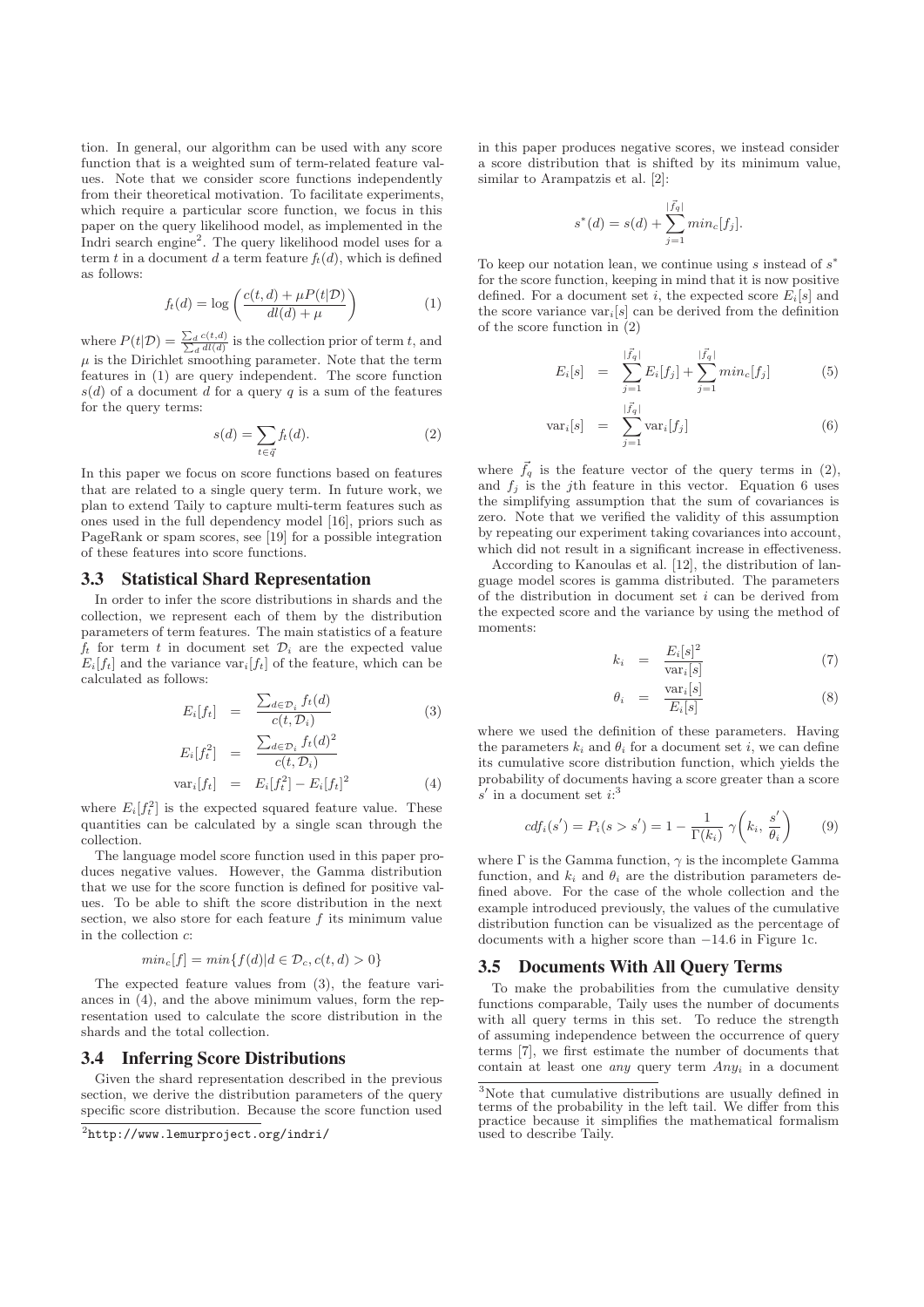set i:

$$
Any_i = |\mathcal{D}_i| \left( 1 - \prod_{j=1}^{|\vec{q}|} \left( 1 - \frac{c(t_j, \mathcal{D}_i)}{|\mathcal{D}_i|} \right) \right)
$$

where the term  $\prod_{j=1}^{|\vec{q}|} (1 - \frac{c(t, \mathcal{D}_i)}{|\mathcal{D}_i|})$  estimates the number of documents in document set *i* that have *none* of the query terms. Among the  $Any_i$  documents that contain at least one query term, we estimate the number of documents that contain all query terms  $All_i$  by assuming independence of the term occurrences:

$$
All_i = Any_i \prod_{j=1}^{|\vec{q}|} \frac{c(t_j, \mathcal{D}_i)}{Any_i}.
$$
\n(10)

where  $c(t_i, \mathcal{D}_i)/Any_i$  is the probability that a document with term  $t_i$  appears in the documents in  $\mathcal{D}_i$  that have at least one of the query term.

Our experiments show that this estimate produces strong and stable results. Important to note here, is that we want an efficient and lightweight algorithm, also during the preprocessing stage. Therefore, even for two-term queries, instead of counting the mutual term occurrences, quadratic in the vocabulary size, we estimate these based on the singleterm occurrences.

#### 3.6 Shard Ranking and Selection Criterion

Given the cumulative score distribution  $cdf_i$  and estimated number of documents that contain all query terms  $All_i$  for both the whole collection and each shard separately, we define Taily's shard selection criteria. Based on our intuition in Figure 1, we first estimate the cut-off score of a fixed number of top-ranked documents in the collection that at least should be in the sharded ranking. Let this number be  $n_c$ , which is a parameter of Taily. The probability of a document in the collection to be among the top-ranked documents can be calculated as:

$$
p_c = \frac{n_c}{All_c} \tag{11}
$$

where  $\mathcal{A}ll_c$  is the estimated number of documents in the collection with all query terms. The cut-off score  $s_c$  of the top- $n_c$  documents can be estimated using the inverse of the cumulative density function:  $s_c = cdf_c^{-1}(p_c)$  where  $p_c$  is the probability defined above.

Using the score distribution in a shard  $i$ , we can calculate the probability that a document in this shard has a score higher than the cut-off score  $s_c$ :  $p_i = cdf_i(s_c)$ . The number of documents in shard  $i$  that have a score above  $s_c$ , written  $n_i$ , can then be readily estimated<sup>4</sup> by  $n_i = All_i$   $p_i$ . The number of documents in shard  $i$  with all query terms is a mere estimation (see (10)), and the sum of estimates  $All_i$  for all shards not necessarily equals the overall estimate  $All_c$ . Experimentally, this appeared to introduce inaccuracies in the results. As the improvement of score distribution estimates is an ongoing research topic [1], we limit ourselves here to a simple solution. We assume that the estimation of the expected number of documents in the collection  $n_c$  is accurate such that (11) holds. A suitably normalized estimate of  $n_i$ is hence

$$
n_i = All_i \, p_i \, \frac{n_c}{sum_{j=1}^N p_j \, All_j} \tag{12}
$$

where the term  $All_i p_i$  is the unnormalized number of documents in  $\mathcal{D}_i$  above score  $s_c$  and the right term is a normalization constant ensuring that the estimated number of documents above  $s_c$  from each shard j add up to the corresponding number of documents in the whole collection, which is  $n_c$ .

We are now able to define Taily's shard selection criterion  $sel(q)$  for a query q that selects shards with an estimated number of documents in the top- $m$  above a threshold:

$$
sel(q) = \left\{ i \middle| i \in 1...N, n_i > v \right\} \tag{13}
$$

where  $i$  is a shard index, and  $v$  is the selection threshold. Note that it can be beneficial for  $v$  to be higher than 0 because of the computational costs for including a shard with only very few estimated documents in the top ranks.

## 4. EFFICIENCY MEASURES

Before we can evaluate Taily, we have to define measures that quantify the efficiency of shard selection algorithms in terms of used resources and response time. To be comparable to related work, we base our measure on the measure by Kulkarni et al. [14], which calculates the resources used by a shard selection algorithm for a query  $q$  by the number of documents that the sharded search has to access:

$$
C_R(q) = \sum_{i=1}^{|sel(q)|} \mathcal{D}_i(\vec{q}) \tag{14}
$$

where  $\text{sel}(q)$  are the shards selected by the algorithm and  $\mathcal{D}_i(\vec{q})$  is the number of documents in shard i that match at least one of the query terms  $\vec{q}$ . As discussed in Section 1, the selection algorithm itself can require substantial resources, which should be reflected in the efficiency measure. We therefore extend the above efficiency measure by a component that reflects the costs of executing the selection algorithm. We arrive at our resource efficiency measure  $C_{\text{RES}}(q)$  of a query q:

$$
C_{\text{RES}}(q) = C_{SEL}(q) + C_R(q)
$$
\n(15)

where  $C_R(q)$  is measure by Kulkarni et al. from (14), and  $C_{SEL}(q)$  are the costs for executing the selection algorithm for query  $q$ . The selection costs  $C_{SEL}$  depend on the type of selection algorithm. For sample-based methods, we set the selection costs  $C_{SEL}(q) = CSI(\vec{q})$ , where  $CSI(\vec{q})$  is the number of documents in the CSI that have at least one query term. For vocabulary based algorithms, we set  $C_{SEL}(q)$  =  $N$ , where  $N$  is the number of shards in the collection, which is the upper bound of the number of entries in the shard representation for any query term.

Additional to the resource usage, the query response time is another important efficiency aspect to consider [18]. In contrast to the used resources, measures for the response time have to take into account that the selected shards are usually processed in parallel, once the selection algorithm has finished. For the search in the selected shards, the costs therefore mainly depend on the shard with the most matching documents. Similar to the methodology in the evaluation of database systems, we measure the response time by the

 $\overline{4\text{In}}$  fact, we estimate the number of documents that have a score above  $s_c$  and contain all query terms. This means that we assume that for the shards to be selected, most documents above cut-off contain all query terms. Experimentally, this appears to hold if  $s_c$  is reasonably high, see e.g. Figure 1b.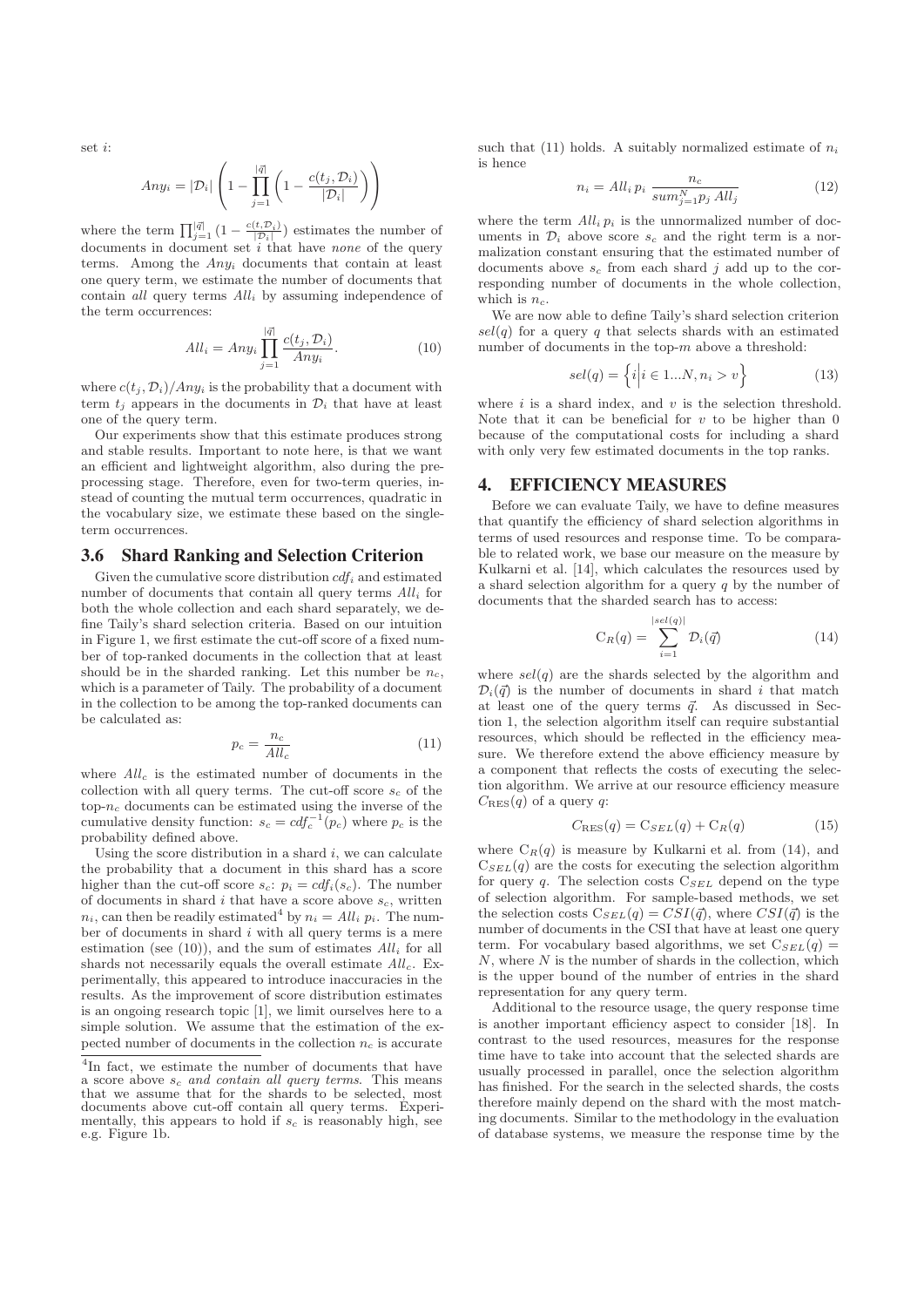Table 1: Statistics about the collections used in the experiments of this paper (In entries of the form  $X \pm Y$ , X is the average and  $Y$  is the standard deviation. TB=terrabyte track, WT=web track.).

| Collection | Documents Shards Query set |    |                            | Query length    | Rel. Docs      |
|------------|----------------------------|----|----------------------------|-----------------|----------------|
| Gov2       | 25M                        | 50 | TB '04-'06 (701-750)       | $3.1(\pm 0.97)$ | $180(\pm 148)$ |
| CluewebB   | 50M                        |    | $100$ WT $'09+'10$ (1-100) | $2.1(\pm 1.36)$ | $49(\pm 42)$   |
| CluewebA   | 250M                       |    | $1000$ WT $09+10$ (1-100)  | $2.1(\pm 1.36)$ | $124(\pm 75)$  |

number of accessed data items on the longest execution path (ignoring implementation dependent aspects):

$$
C_{\text{TIME}}(q) = \text{C}_{SEL}(q) + \max_{i=1}^{|sel(q)|} \left\{ \mathcal{D}_i(\vec{q}) \right\}. \tag{16}
$$

where  $1, \ldots$ ,  $|sel(a)|$  are the selected shards and the other symbols carry the same definition as in (15). We report average values  $C_{\rm RES}$  and  $C_{\rm TIME}$  over a considered query set, similar to reporting the mean average precision instead of individual average precision values. Note that the measures in this section consider the number of accessed items, which are documents in shards or CSIs, and shards in vocabulary-based methods. Another choice would have been to consider the number of accessed postings for these items in the inverted files of the query terms.

## 5. EXPERIMENTS

In this section, we describe the experiments that we conducted to evaluate our shard selection algorithm Taily. We aligned our experiments to the ones from the recent publication by Kulkarni et al. [14], to ensure comparability of our work to the state-of-the-art in shard selection. We proceed as follows: first, we describe the experimental setup, second, we describe each experiment and its results, and finally, we discuss the findings.

## 5.1 Setup

Table 1 describes the collections and query sets that we used. The collections represent modern retrieval collections of a medium to large size. We used the shards defined by the topical clustering algorithm by Kulkarni and Callan [13]. Due to spam, the effectiveness of the search on the full CluewebA collection of 500M documents was weak. We therefore removed the documents whose spam scores were among the 50% highest scores according to the fusion method by Cormack et al. [8].

We implemented the experiments using the hadoop mapreduce framework, directly answering queries and generating statistics from the full text of the collection; similarly to the approach described in [11]. We used the Krovetz stemmer for both the document text and the queries. We did not use stopwording. For the exhaustive search and the searches in the central sample index (CSI), we used the full dependency model [16] with the parameter setting  $(0.8, 0.1, 0.1)$  for single term features, unordered term features and ordered term features respectively as recommended by Metzler et al. [17] and used in Kulkarni et al. [14]. The Dirichlet smoothing parameter was set to  $\mu = 2500$ .

We chose one baseline from each of the two classes of selection algorithms presented in Section 2. As a vocabularybased algorithm, we used the popular CORI algorithm [6]. As a sample-based algorithm we chose Rank-S by Kulkarni et al. [14], which showed stronger performance than REDDE [21] and SUSHI [22], two other state-of-the-art shard selection algorithms. Note that we added for Rank-S the minimum



Figure 2: Sensitivity of Taily with  $n_c=400$  according to the threshold parameter  $v$  (as indicated in the plot).

score of the score of the full dependency to make the scores positive. This was not reported by Kulkarni et al. [14] but it was important to achieve results comparable to the ones in the original publication. The documents for the central sample index used by Rank-S were uniformly sampled without replacement from each shard until a percentage P of the shard's size was reached. We ensured that each shard was represented by at least 100 documents. To rule out random effects, we repeated the runs with Rank-S 50 times, producing 50 CSIs with potentially different shards selections. Unless stated otherwise, the reported performance measures are the averages of the 50 repetitions. The average approximates the expected performance for a random CSI of this size. Note that performing statistical significance tests using these expected performance values is mathematically speaking problematic. We still report the results of these tests as an indication of the strength of the performance change. Note that Kulkarni et al. [14] use only a single CSI in their results. Therefore, their numerical results do not necessarily correspond to ours.

The size of the CSI can influence the performance of Rank-S. Unless stated otherwise, we used  $P = 0.02, 0.01$  and 0.01 for Gov2, CluewebB and for CluewebA respectively. For Gov2 and CluewebB these settings resulted in a CSI that was roughly as big as an average shard in the respective collection. For CluewebA we chose  $P = 0.01$  because using  $P = 0.001$ , which corresponds to the size of an average shard, caused poor effectiveness.

We used the effectiveness measures precision at ten, thirty and hundred (P@10, P@30, P@100), mean average precision  $(map)$ , and ndcg at ten  $(ndeg@10)$ . When we focused on a single effectiveness measure, we chose  $P@30$  because it was more stable than P@10 for all selection algorithms but still reflected a precision oriented search task. To mea-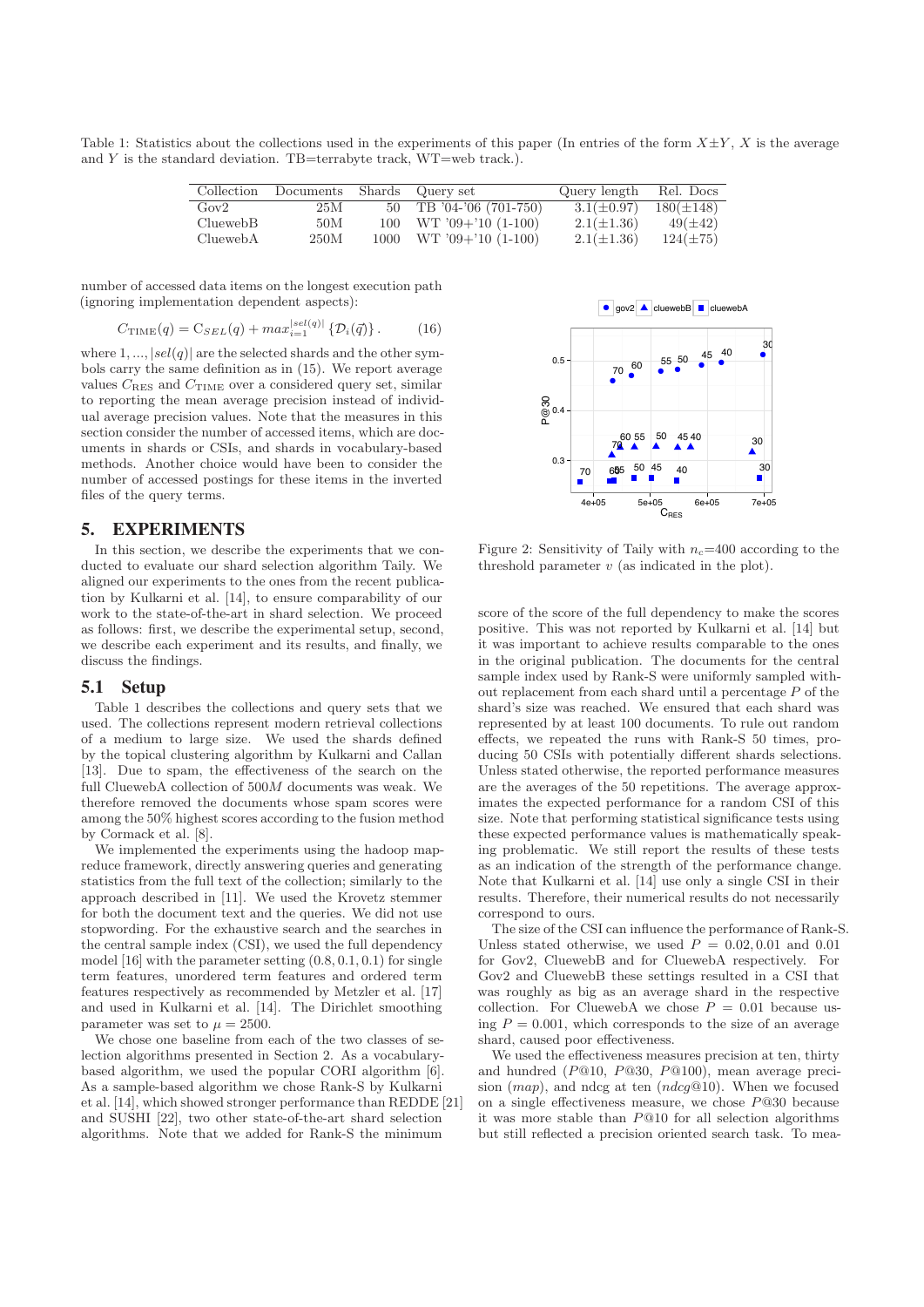

Figure 3: Efficiency-effectiveness tradeoff for CORI, Rank-S, and Taily. The following tradeoff parameter settings of each method were used. CORI:  $n \in \{2,3\}$  (higher values were always outside the limits of the x-axis), Rank-S:  $B \in \{2, 5, 10, 30, 50, 70, 100, 200, 500\}$  (lower values caused lower efficiency), Taily:  $n_c \in$ {200, 250, 300, 350, 400, 600, 800, 1000, 1500, 2000}.

sure efficiency, we used the resource efficiency  $C_{RES}$  and the response time CTIME described in Section 4.

## 5.2 Threshold Parameter

The threshold parameter  $v$ , defined in Section 3.6, specifies the minimum number of documents in the right tail of the collection's score distribution that a shard should have to be selected. Figure 2 shows a sensitivity analysis of Taily towards changes of  $v$  by displaying the resulting  $P@30$  and CRES measures (here, we used a fixed tradeoff parameter of  $n_c = 400$  but the results were similar for other values of  $n_c$ ). The effectiveness of Taily was robust against changes of  $v$ , and increased slightly for Gov2. The parameter setting  $v = 50$  caused efficiency and effectiveness around the median of the tested values. We chose this parameter setting for the rest of our experiments.

## 5.3 Efficiency-Effectiveness Comparison

An important characteristic of a shard selection algorithm is the tradeoff it provides between efficiency and effectiveness. A search engine operator may want to invest more resources to ensure high effectiveness, or to make more efficient use of resources and accept worse effectiveness. CORI, Rank-S and Taily each have a parameter that determines the tradeoff between efficiency and effectiveness. For CORI the parameter n states a fixed number of the highest ranked shards that are selected, second, Rank-S uses the parameter B that determines the influence of a CSI document on the

selection of the shard it belongs to (see Section 2), finally, Taily uses the parameter  $n_c$  that determines the number of top-ranked documents that should be included in the results of the sharded search.

Figure 3 compares the tradeoff that CORI, Rank-S, and Taily provided in the indicated parameter range. The xaxes show the resource usage CRES or the response time  $C_{\text{TIME}}$ . The y-axes show the effectiveness in terms of precision P@30.

Figure 3a-Figure 3c show the tradeoff between  $C_{\text{RES}}$  and P@30. For Gov2 the tradeoff is similar for CORI, Rank-S and Taily at low efficiency values. Rank-S and Taily provide a similar tradeoff between effectiveness and efficiency over all parameter settings. For CluewebB the efficiency of CORI was always lower than the one of Rank-S and Taily. The effectiveness of Rank-S was lower than the one of Taily for a resource usage of  $C_{RES} < 60,000$ . With higher resource usage, both methods had similar effectiveness. For CluewebA Taily showed a higher effectiveness than Rank-S until  $C_{\text{RES}} = 90,000$ .

Figure 3d-Figure 3f show the tradeoff between  $C_{\text{TIME}}$  and P@30. For Gov2 CORI performed similar to Taily. All parameter settings of Rank-S had a larger response time than the ones of Taily. To achieve comparable effectiveness, the response time of Rank-S was roughly 15% larger than the one from Taily. For CluewebB CORI's performance was low. Taily showed higher effectiveness than Rank-S until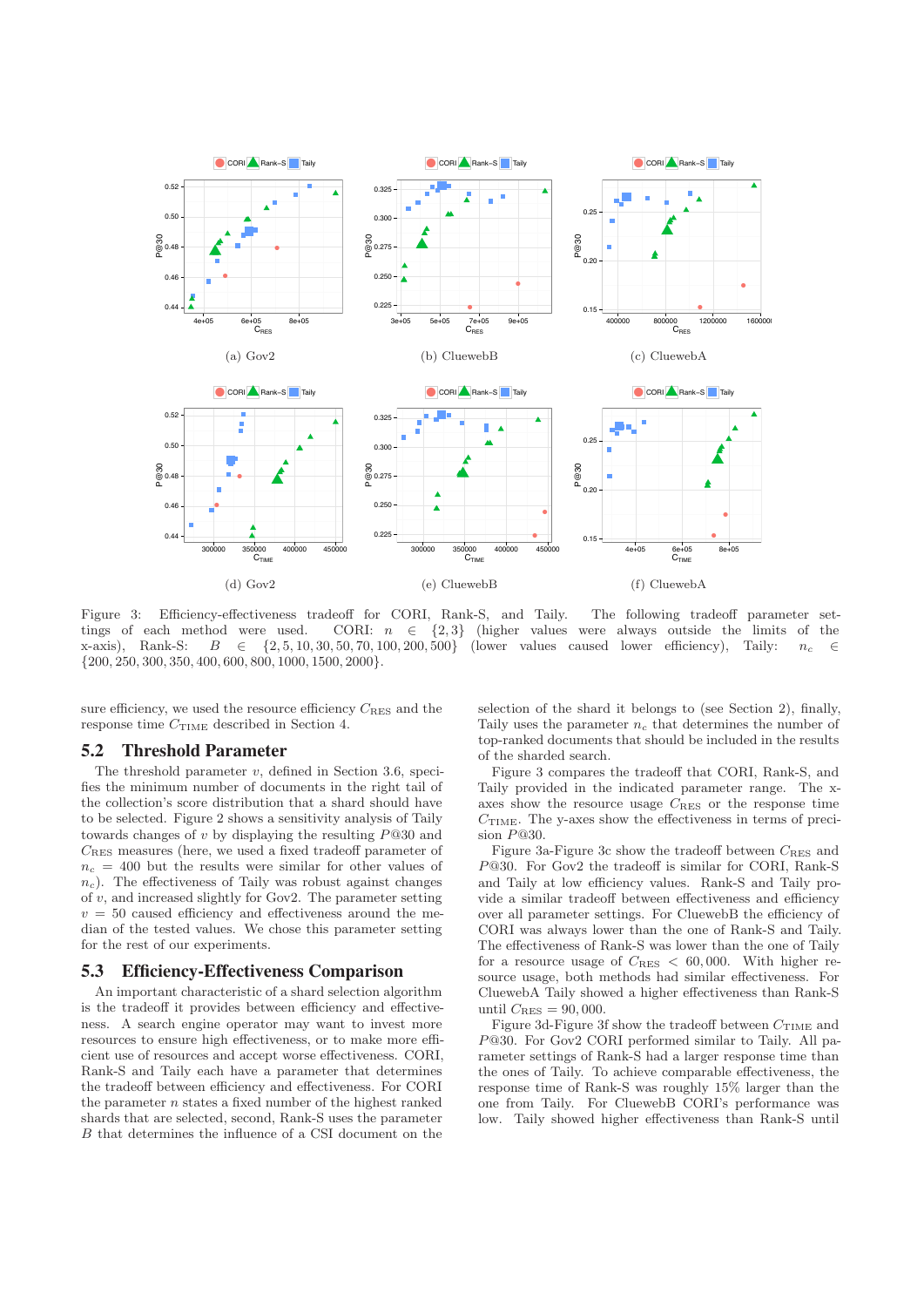Table 2: Effectiveness and efficiency comparison between Taily and Rank-S for the indicated parameter settings. ( $\triangle$  and � indicate statistically significant improvement or regression respectively compared to the Exhaustive search, using a twosided t-test with p-value<0.05. Percentages state the efficiency change compared to the Rank-S method.)

| Method                               | P@10          | P@30          | P@100                     | map                       | ndcg@10          | Shards  | $C_{RES}$     |                   | $C_{\rm TIME}$ |           |  |
|--------------------------------------|---------------|---------------|---------------------------|---------------------------|------------------|---------|---------------|-------------------|----------------|-----------|--|
| Exhaustive                           | 0.58          | 0.52          | 0.42                      | 0.34                      | 0.49             | 50.0    | 4.92M         |                   | 0.51M          |           |  |
| CORI $(n=3)$                         | 0.57          | $\P$ 0.48     | $\blacktriangledown 0.36$ | $\nabla 0.25$             | 0.48             | 3.0     | 0.71M         |                   | 0.33M          |           |  |
| Rank-S $(B=50 P=0.02)$               | $\nabla 0.55$ | $\nabla 0.48$ | $\nabla 0.37$             | $\nabla 0.24$             | $\nabla 0.45$    | $1.5\,$ | 0.45M         |                   | 0.38M          |           |  |
| Taily $(n_c = 400, v = 50)$          | 0.56          | $\nabla 0.48$ | $\nabla 0.38$             | $\nabla 0.27$             | $\nabla 0.46$    | 2.6     | 0.55M         | 22.1\%            | 0.32M          | $-15.7\%$ |  |
| $(a)$ Gov2                           |               |               |                           |                           |                  |         |               |                   |                |           |  |
| Method                               | P@10          | P@30          | P@100                     | map                       | ndcq@10          | Shards  | $C_{\rm RES}$ |                   | $C_{\rm TIME}$ |           |  |
| Exhaustive                           | 0.29          | 0.32          | 0.22                      | 0.20                      | 0.24             | 100.0   | 10.15M        |                   | 0.47M          |           |  |
| $\overline{\text{CORI}(\text{n=3})}$ | 0.25          | $\nabla 0.24$ | $\nabla 0.16$             | $\nabla 0.13$             | 0.21             | 3.0     | 0.90M         |                   | 0.45M          |           |  |
| Rank-S $(B=50 P=0.01)$               | 0.31          | $\nabla 0.28$ | $\nabla 0.18$             | $\nabla 0.15$             | $\triangle 0.27$ | $1.5\,$ | 0.40M         |                   | 0.34M          |           |  |
| Taily $(n_c = 400, v = 50)$          | 0.31          | 0.33          | 0.22                      | $\nabla 0.18$             | $\triangle 0.27$ | 2.7     | 0.51M         | 26.1\%            | 0.32M          | $-6.5\%$  |  |
| (b) CluewebB                         |               |               |                           |                           |                  |         |               |                   |                |           |  |
| Method                               | P@10          | P@30          | P@100                     | map                       | ndcq@10          | Shards  | $C_{\rm RES}$ | $C_{\text{TIME}}$ |                |           |  |
| Exhaustive                           | 0.29          | 0.27          | 0.18                      | 0.11                      | 0.19             | 1000.0  | 48.78M        | 1.02M             |                |           |  |
| CORI $(n=3)$                         | $\nabla 0.20$ | $\nabla 0.17$ | $\nabla 0.11$             | $\blacktriangledown 0.06$ | $\nabla 0.14$    | 3.0     | 1.46M         | 0.78M             |                |           |  |
| Rank-S $(B=50 P=0.01)$               | 0.29          | $\nabla 0.24$ | $\nabla 0.15$             | $\blacktriangledown 0.08$ | 0.19             | 2.2     | 0.90M         |                   | 0.77M          |           |  |
| Taily $(n_c = 400, v = 50)$          | 0.30          | 0.27          | 0.17                      | $\nabla 0.09$             | 0.20             | 2.5     | 0.47M         | $-47.6\%$         | 0.33M          | $-57.3\%$ |  |
| (c) CluewebA                         |               |               |                           |                           |                  |         |               |                   |                |           |  |

roughly  $C_{\text{TIME}} = 40,0000$ . For CluewebA CORI's performance is again low. Compared with CluewebB the difference of Rank-S and Taily in terms of  $C_{\text{TIME}}$  is larger.

The results in Figure 3 show that the effectiveness of Rank-S varies with different settings of B, unlike the results by Kulkarni et al. [14] (their Figures 2 and 3) that suggest that the effectiveness of Rank-S is almost unaffected by the parameter. Because the particular sampled documents in the central indices used by Kulkarni et al. were not available, we did not further investigate these differences. They might be explained by two important differences in the experimental setup: first, we use a smaller CSI size  $(P = 0.02)$ and  $P = 0.01$  vs.  $P = 0.04$  by Kulkarni et al.), and second, we report the average performance over random samples, instead of results on a single sample.

#### 5.4 Detailed Effectiveness Analysis

We also investigated the effectiveness in terms of multiple measures at a fixed parameter settings. For CORI we chose a shard cut-off value of  $n = 3$ . Although larger values sometimes produced better effectiveness, the efficiency was too low to be comparable to Rank-S and Taily. We set the Rank-S parameter  $B = 50$  for all three collections because Kulkarni et al. also used this value for CluewebB. For Taily we set  $n_c = 400$  and  $v = 50$ . The efficiency and effectiveness for these parameters is shown as larger points in Figure 3. We also display the performance for the exhaustive search, as a reference. For the displayed efficiency of the exhaustive search, we assumed a parallel search of all shards with zero costs for the selection  $(C_{SEL} = 0$  in (15) and (16)).

Table 2a shows the results for the Gov2 collection. CORI shows similar performance than Rank-S and Taily in terms of P@10. The resource efficiency was the lowest among the three methods. The response time  $C_{\text{TIME}}$  was comparable to the one of Taily. Rank-S showed comparable effectiveness to Taily with only map being lower. The resource usage of Rank-S was the lowest among the three runs. The response time was the largest. On average, Taily and Rank-S selected 2.6 and 1.5 shards on average respectively.

Table 2b shows the results for the CluewebB collection. CORI showed weaker efficiency and effectiveness than Rank-S and Taily. Taily's effectiveness was stronger for all efficiency measures. In terms of  $C_{RES}$ , Taily used  $26.1\%$  more resources than Rank-S, while the response time improved by 6.5%. Note that Rank-S and Taily improved significantly upon exhaustive search for  $ndcg@10$ . This is possible if topranked non-relevant documents in the exhaustive ranking are from shards, which are ignored by the shard selection algorithm. We consider this phenomenon as a property of the data and therefore did not make any further investigations.

Table 2c shows the results for the CluewebA collection. CORI showed weak effectiveness and efficiency. Rank-S performed significantly worse than exhaustive search for  $P@30$ , P@100 and map. Taily showed similar or better effectiveness compared to Rank-S. Compared to Rank-S, the efficiency improved 47.6% and 57.3% upon Rank-S in terms of CRES and  $C_{\text{TIME}}$  respectively.

Note that although Taily used more resources in Gov2 and CluewebB than Rank-S for the indicated parameter settings, there exist other parameter settings where this was not the case, see Figure 3. Furthermore, the used effectiveness measures depend on a high coverage of judgments in the topranked documents. For CluewebA only roughly 50% of the top-30 documents were judged. This coverage was similar for all investigated shard selection algorithms. As a result, the absolute effectiveness values are not exact. However, we believe that the relative effectiveness comparison among the shard selection algorithms would be similar under complete coverage because the selective rankings are derived from the exhaustive ranking and only differ by few added or removed shards per query, which is likely to average out.

## 5.5 Influence of Document Sample on Rank-S

The performance of Rank-S depends on the CSI it uses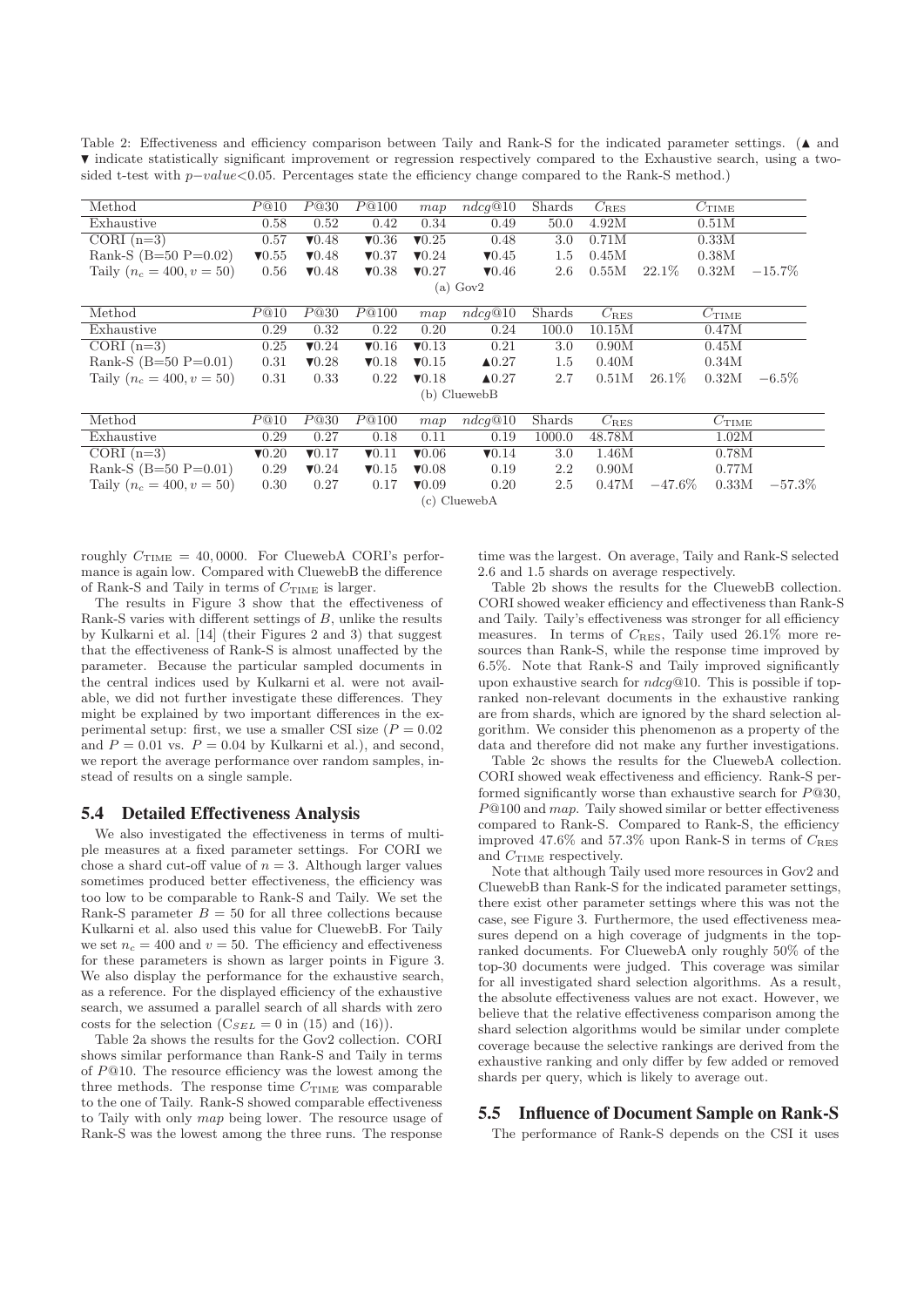

Figure 4: Influence of the document sample on the effectiveness of Rank-S. (Rank-S used  $B = 50$ . Taily does not use of a CSI and his parameters were  $n_c = 400$  and  $v = 50$ .

for the initial search in two ways: first, the number of documents, assuming that a larger CSI also causes a more accurate selection, and second, exactly which documents are sampled. Variation in performance can influence the comparison of Rank-S and Taily. Therefore, we investigated the performance variability of Rank-S along these axes.

Figure 4 summarizes the results of this experiment, using the P@30 measure. As a reference, we also plot the effectiveness of Taily. Figure 4a shows the results for Gov2. The median effectiveness increased by roughly 5% between  $P = 0.01$  and  $P = 0.04$ . The lowest achieved performance was roughly 8% weaker than the median performance. Taily showed similar effectiveness as the median performance of Rank-S with  $P = 0.04$ .

Figure 4b shows the results for CluewebB. The median effectiveness was more stable when changing the CSI size than with Gov2. The lowest achieved search performance was roughly 10% lower than the median performance. Taily showed better effectiveness than all measurements for Rank-S.

Figure 4c shows the results for CluewebA. The median search performance increases by roughly 18% between  $P =$ 0.001 and  $P = 0.04$ . The lowest achieved performance was roughly 15% lower than the median performance. Taily's effectiveness was en par with the best-measured effectiveness of Rank-S with  $P = 0.02$  and  $P = 0.04$ .

## 5.6 Discussion

We discuss the results presented in this section. Taily depends on the following two parameters: the tradeoff parameter  $n_c$  that determines the number of high scored documents of the collection, and the threshold parameter  $v$  that determines minimum of this estimate for are a shard to be selected, which was introduced to suppress estimation errors. Section 5.2 and Section 5.3 showed that both parameters can be set reliably within a range of values, resulting in strong performance. Nevertheless, the parameter values are unintuitive. For example, the setting of  $n_c = 400$  and  $v = 50$ , used in Section 5.4, means according to the definition of the parameters that shards with 50 documents in the top 400 documents should not be selected. A likely reason for these unintuitive estimates is the crude normalization of the expected values in (12). Therefore, for future work we propose the research of more accurate normalization methods, which possibly improves the performance of Taily further.

The results of the comparison of CORI, Rank-S and Taily yielded a number of findings. First, the performance of the vocabulary-based algorithms shows opposite trends depending on the collection size. While CORI's effectiveness decreases, Taily effectiveness increases. A likely explanation for CORI's performance decrease is its known bias towards bigger shards, which do not necessarily contain many relevant documents, which causes efficiency and effectiveness to drop. Therefore, Taily's approach to model the tail of the score distribution in each shard selects substantially smaller shards with more relevant documents than CORI's approach to model all documents. Second, for each parameter setting of Rank-S there was a parameter setting of Taily with higher efficiency and similar or higher effectiveness compared to the former's expected performance. This was in particular true for the response time. This shows that the selection costs  $C<sub>SEL</sub>$  for executing Taily were substantially lower than the ones for Rank-S and Taily's vocabulary-based approach can select shards with a comparable number of relevant documents as Rank-S. Finally, because of the shape of the achieved efficiency - effectiveness tradeoff combinations, we propose that finding tradeoff settings for a given efficiency is easier to achieve for Taily than for Rank-S. An exception is the response time of Taily in Gov2, which increases at a high rate, causing small differences in efficiency to cause large changes in effectiveness.

The effectiveness of Rank-S is strongly correlated with the CSI size. For example, for CluewebA an increase of the CSI size from  $P = 0.001$  to  $P = 0.01$  improved the median effectiveness by 16%. At the same time, larger CSI sizes consume more storage space, which also makes them less efficient. Therefore, it is likely that Rank-S does not scale to collections lager than CluewebA.

## 6. CONCLUSIONS AND FUTURE WORK

We introduced Taily, a novel shard selection algorithm that is based on highly scored documents in the tail of the collection's score distribution. The scores are assumed to be Gamma distributed and estimated from statistics about features related to the query terms of the language model score function. Taily is therefore a member of vocabularybased shard selection algorithms that represent shards by statistics of terms in the vocabulary.

We evaluated Taily on three large web collections (Gov2,